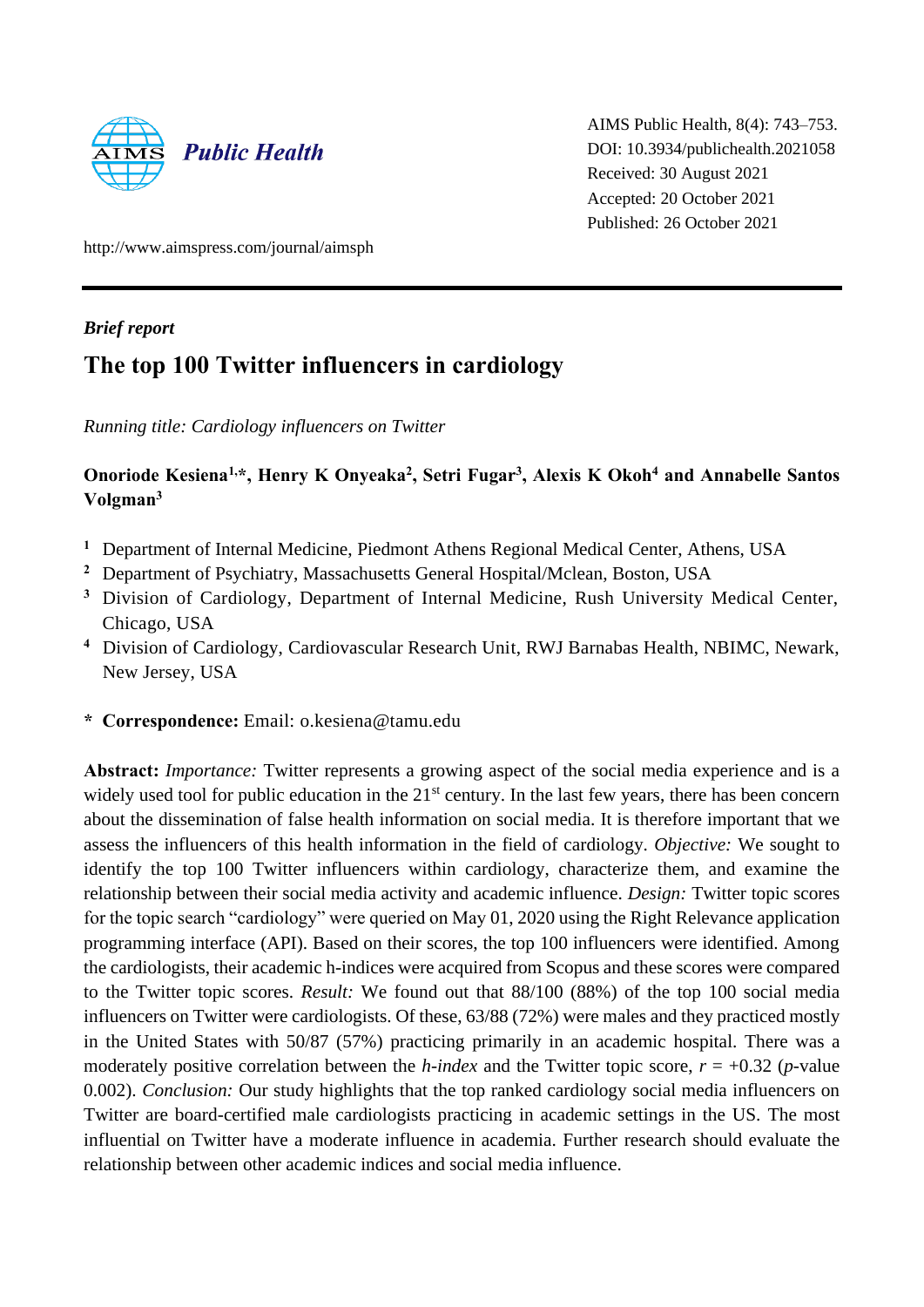#### **1. Introduction**

Social media platforms such as Twitter using posts called tweets have altered the way people disseminate information [1]. Sharing of information is made possible by the interactions a tweet generates among users. As compared to a regular user, tweets from a small proportion of users called influencers tend to generate the most interactions. These influencers typically have a large online following and may or may not be experts in the issue of discourse [2,3]. With the help of these influencers, health information may be communicated to a large audience promptly in situations where it is necessary to do so.

Studies have reported health-related benefits from the use of social media platforms such as Twitter as well as a concern. It has been reported as an excellent place to discover current topics of discourse about vaccines and also to promote vaccination [4]. By using semantic analysis to identify influencers on Twitter, vaccine-hesitant communities can be identified and targeted for inventions. Perhaps as a platform for information dissemination about health, interactions on Twitter can positively influence users by improving their health-seeking behaviors. They can then become aware of the right source of information and seek the right remedy for their health conditions [5,6].

However, sometimes, it is unclear which individuals are influencing these interactions. Given the potential that exists for the dissemination of inaccurate health information [7], there is a need to have experts at the forefront of information dissemination on this platform. Cardiovascular health is an area in which interactions that can lead to a positive health-seeking behavior is needed. This need is made obvious by the growing burden of cardiovascular diseases despite the traditional efforts from various stakeholders [8]. As experts, cardiologists can increase awareness, build partnerships and act as advocates of cardiovascular health in their roles as Twitter influencers [9,10].

Traditionally cardiologists are considered experts by their years of experience and their research output. This research output can be measured by different matrixes, one of which is the *h-index* [Hirsch index—productivity in terms of number of publications and impact (number of citations) of the publication] [11]. One would expect that the most influential cardiologists on Twitter also have the highest research output, but this may not be the case. It will also be interesting to see if the most influential Twitter users in the field of cardiology experts are indeed, in this case physicians. The goal of this study therefore, is to assess the top influencers in the field of cardiology who are actively influencing information dissemination on Twitter and to assess if there is any correlation between the Twitter influence and academic influence of the practicing cardiologists.

#### **2. Methods**

On May 01, 2020, similar to the method used in other studies [12,13], the Right Relevance Application Programming Interface (API) [\(www.rightrelevance.com,](http://www.rightrelevance.com/) San Francisco, CA, United States) was queried using the search word "cardiology". The API generated a Twitter topic score for "cardiology". This score is a measure of how much interactions from other users an influencer earns from a tweet about a topic in the field of cardiology. Subsequently, a rank list of the top 100 cardiology Twitter influencers with their Twitter handles, Twitter names, Twitter profiles, and the number of followers was generated.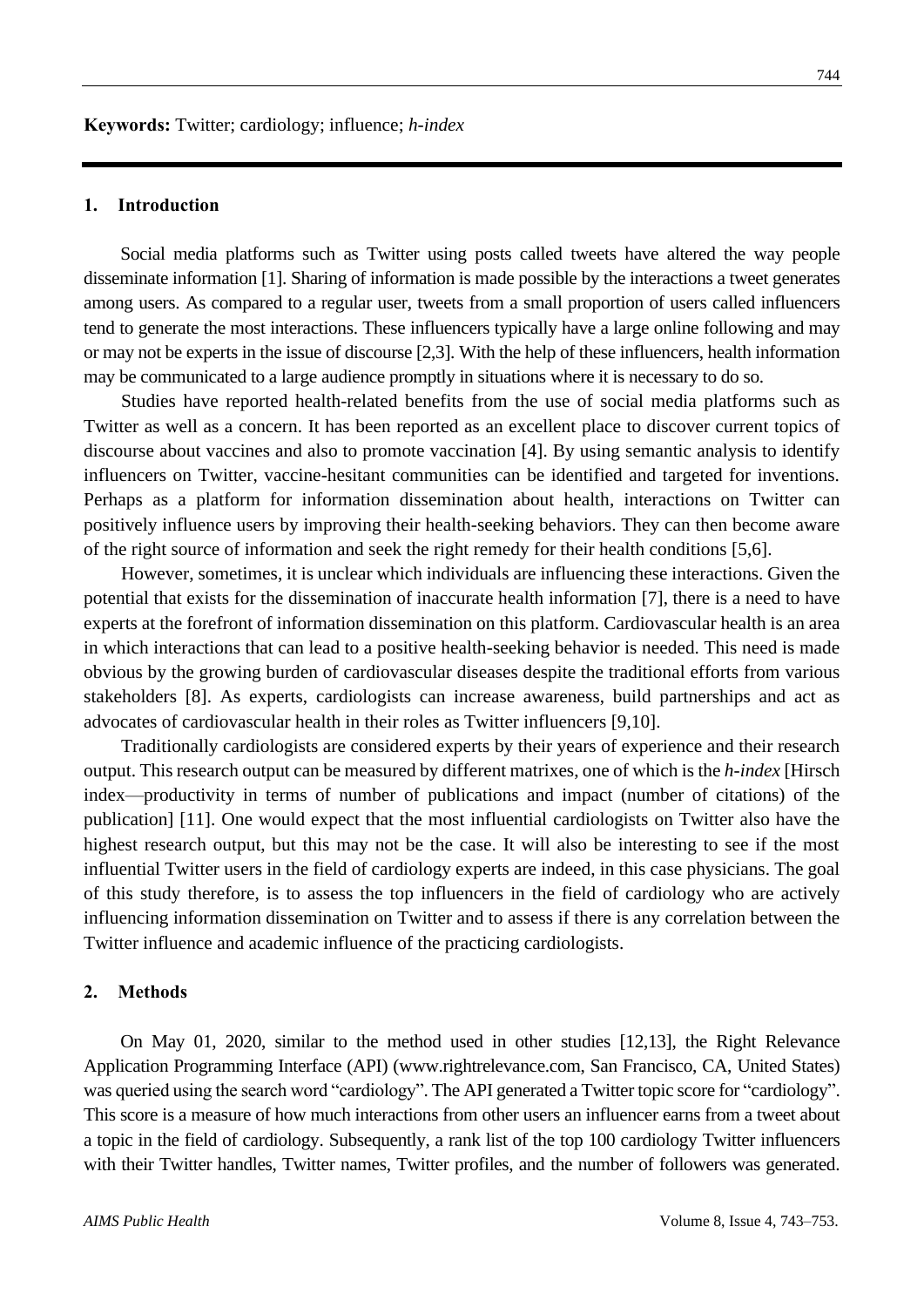We excluded handles belonging to organizations as the study's focus was on individual users. Individuals were characterized by sex, duration in years post fellowship training, occupation, area/field of focus for those who were cardiologist physicians, practice setting (academic hospital practice, academic & private hospital practice, non-academic hospital practice, private hospital practice, and both hospital practice & entrepreneurship), and location. These characteristics were identified on their Twitter profiles and web sources such as Doximity (San Francisco, CA, United States), LinkedIn (Sunnyvale, CA, United States), ResearchGate (Berlin, Germany), and practice and institutional websites. The *h-index* scores of the top cardiologist influencers were obtained using Scopus (Reed Elsevier, London, United Kingdom) on May 07, 2020, and added to the database to represent their academic influence. The median *h-index* of the influencers that were cardiologists was calculated and a Pearson correlation was performed between the *hindices* of the cardiologists and their Twitter topic score to evaluate the relationship. Statistics and graphical representation were performed in Microsoft Excel (Seattle, WA, United States).

#### **3. Results**

The top 100 most influential individuals in cardiology on Twitter were evaluated (Table 1). Males made up 70 (70%) of the influencers while 30 (30%) were females. Eighty-eight (88%) of the top influencers were cardiologists; 5 (5%) were journalists; 2 (2%) were surgeons (bariatric and cardiothoracic surgeons); 2 (2%) were other physicians (Family medicine physician and a Lipidologist); 2 (2%) consisted of a physician assistant and a senior hospital scientist, and 1 (1%) was a representative for cardiology patients (Figure 1). Eighty-eight (88%) of influencers worked in the United States and 12 (12%) worked outside the United States. In the US, the most common locations in which they worked include Massachusetts 12/88 (13%) and California 11 (13%). Outside the United States, the most common locations included the United Kingdom 4/12 (33%) and Canada 3/12 (25%) (Table 2).

| Rank | Twitter handle  | Twitter name             | Post-fellowship  | Occupation                  |
|------|-----------------|--------------------------|------------------|-----------------------------|
|      |                 |                          | duration (years) |                             |
| 1.   | cmichaelgibson  | Michael C. Gibson        | 27               | Interventional cardiologist |
| 2.   | erictopol       | Eric Topol               | 35               | Cardiologist-scientist      |
| 3.   | drpascalmeier   | Pascal Meier             | 20               | General cardiologist        |
| 4.   | drmarthagulati  | Martha Gulati            | 19               | Preventive cardiologist     |
| 5.   | drjohnm         | John Mandrola            | 25               | General cardiologist        |
| 6.   | heartotxheartmd | John P Erwin III         | 22               | General cardiologist        |
| 7.   | heartbobh       | <b>Robert Harrington</b> | 27               | Interventional cardiologist |
| 8.   | drsethdb        | Seth Bilazarian          | 27               | Interventional cardiologist |
| 9.   | hmkyale         | Harlan Krumholz          | 28               | General cardiologist        |
| 10.  | drsheilasahni   | Sheila Sahni             | 3                | Interventional cardiologist |
| 11.  | cardiobrief     | Larry Husten             | N/A              | Medical journalist          |
| 12.  | dlbhattmd       | Deepak L. Bhatt          | 20               | Interventional cardiologist |
| 13.  | gina_lundberg   | Gina Lundberg            | 26               | Preventive cardiologist     |
| 14.  | mwaltonshirley  | Melissa Walton-Shirley   | 29               | General cardiologist        |
| 15.  | erinmichos      | Erin D. Michos           | 13               | Preventive cardiologist     |

**Table 1.** API generated ranking of the top 100 influential individuals in cardiology on Twitter.

*Continued on next page*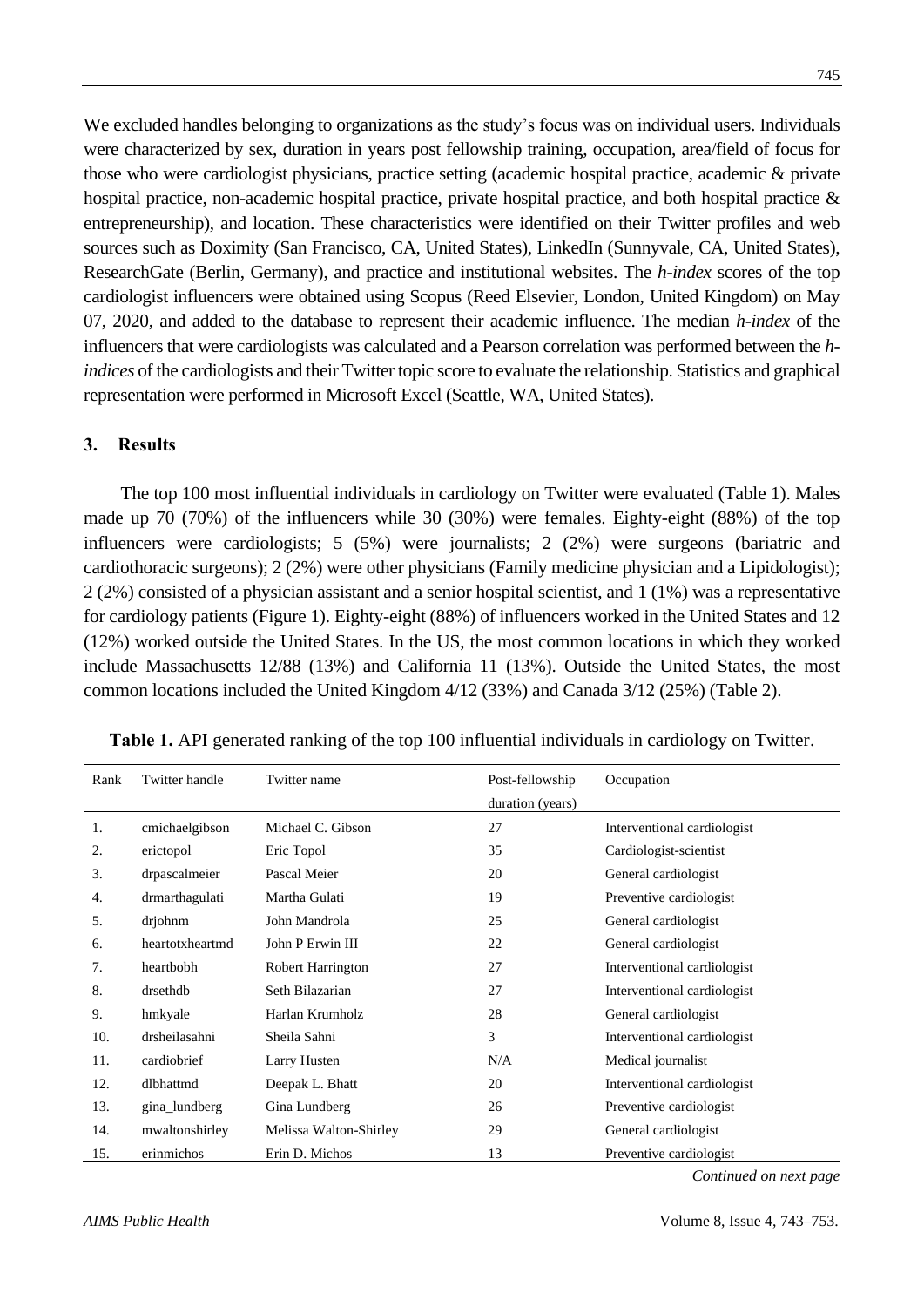| Rank | Twitter handle  | Twitter name            | Post-fellowship  | Occupation                        |
|------|-----------------|-------------------------|------------------|-----------------------------------|
|      |                 |                         | duration (years) |                                   |
| 16.  | ajaykirtane     | Ajay Kirtane            | 14               | Interventional cardiologist       |
| 17.  | shelleywood2    | Shelley Wood            | N/A              | Medical journalist                |
| 18.  | greggwstone     | Gregg W. Stone          | 31               | Interventional cardiologist       |
| 19.  | rwyeh           | Robert W. Yeh           | 10               | General cardiologist              |
| 20.  | svraomd         | Sunil V. Rao            | 16               | Interventional cardiologist       |
| 21.  | drtoniyasingh   | Toniya Singh            | 17               | General cardiologist              |
| 22.  | docsavagetju    | Michael Savage          | 35               | Interventional cardiologist       |
| 23.  | drlaxmimehta    | Laxmi Mehta             | 14               | Preventive cardiologist           |
| 24.  | keaglemd        | Kim Eagle               | 34               | General cardiologist              |
| 25.  | minnowwalsh     | Minnow Walsh            | 21               | Cardiologist non-invasive imaging |
| 26.  | drkevincampbell | Kevin Campbell          | 17               | Cardiologist-electrophysiology    |
| 27.  | heartdocsharon  | Sharon Mulvagh          | 31               | Cardiologist non-invasive imaging |
| 28.  | drroxmehran     | Roxana Mehran           | 25               | Interventional cardiologist       |
| 29.  | nmhheartdoc     | Clyde Yancy             | 31               | General cardiologist              |
| 30.  | willsuh76       | William Suh             | 10               | Interventional cardiologist       |
| 31.  | drimieres       | Jennifer Mieres         | 28               | Cardiologist non-invasive imaging |
| 32.  | chadialraies    | Chadi Alraies           | 4                | Interventional cardiologist       |
| 33.  | samrrazamd      | Sam Raza                | 2                | Cardiologist non-invasive imaging |
| 34.  | venkmurthy      | Venk Murthy             | 8                | Cardiologist non-invasive imaging |
| 35.  | arh_cardio      | Andrew R. Houghton      | 14               | Cardiologist non-invasive imaging |
| 36.  | sharonnehayes   | Sharonne Hayes          | 30               | Preventive cardiologist           |
| 37.  | pamelasdouglas  | Pamela S Douglas        | 36               | Cardiologist non-invasive imaging |
| 38.  | cpcannon        | Christopher Cannon      | 20               | General cardiologist              |
| 39.  | drlindamd       | Linda Girgis            | N/A              | Family medicine physician         |
| 40.  | ejsmd           | <b>Edward J Schloss</b> | 23               | Cardiologist-electrophysiology    |
| 41.  | fischman_david  | David L. Fischman       | 29               | Interventional cardiologist       |
| 42.  | ankurkalramd    | Ankur Kalra             | 3                | Interventional cardiologist       |
| 43.  | doctorwes       | Westby Fisher           | 22               | Cardiologist-electrophysiology    |
| 44.  | califf001       | Robert M Califf         | 38               | General cardiologist              |
| 45.  | vietheartpa     | Viet Le                 | 16               | Cardiology-physician assistant    |
| 46.  | tctmd_yael      | Yael L. Maxwell         | N/A              | Medical journalist                |
| 47.  | drdave01        | David E. Albert         | 39               | Cardiologist-entrepreneur         |
| 48.  | pooh_velagapudi | Poonam Velagapudi       | $\boldsymbol{2}$ | Interventional cardiologist       |
| 49.  | anastasiasmihai | Anastasia S Mihailidou  | N/A              | Senior hospital scientist         |
| 50.  | cpgale3         | Chris P Gale            | 6                | General cardiologist              |
| 51.  | majazayeri      | Ali Jazayeri            | $\boldsymbol{0}$ | Cardiology fellow                 |
| 52.  | nihdirector     | Francis S. Collins      | 36               | General cardiologist-scientist    |
| 53.  | sethjbaummd     | Seth J. Baum            | 30               | Interventional cardiologist       |
| 54.  | drraviele       | Raviele Antonio         | 46               | Cardiologist-electrophysiology    |
| 55.  | leftbundle      | Mintu Turakhia          | 12               | Cardiologist-electrophysiology    |
| 56.  | lipiddoc        | James Underberg         | N/A              | Lipidologist                      |
| 57.  | richardbogle    | <b>Richard Bogle</b>    | 13               | Interventional cardiologist       |
| 58.  | michaeltctmd    | Michael O'Riordan       | $\rm N/A$        | Medical journalist                |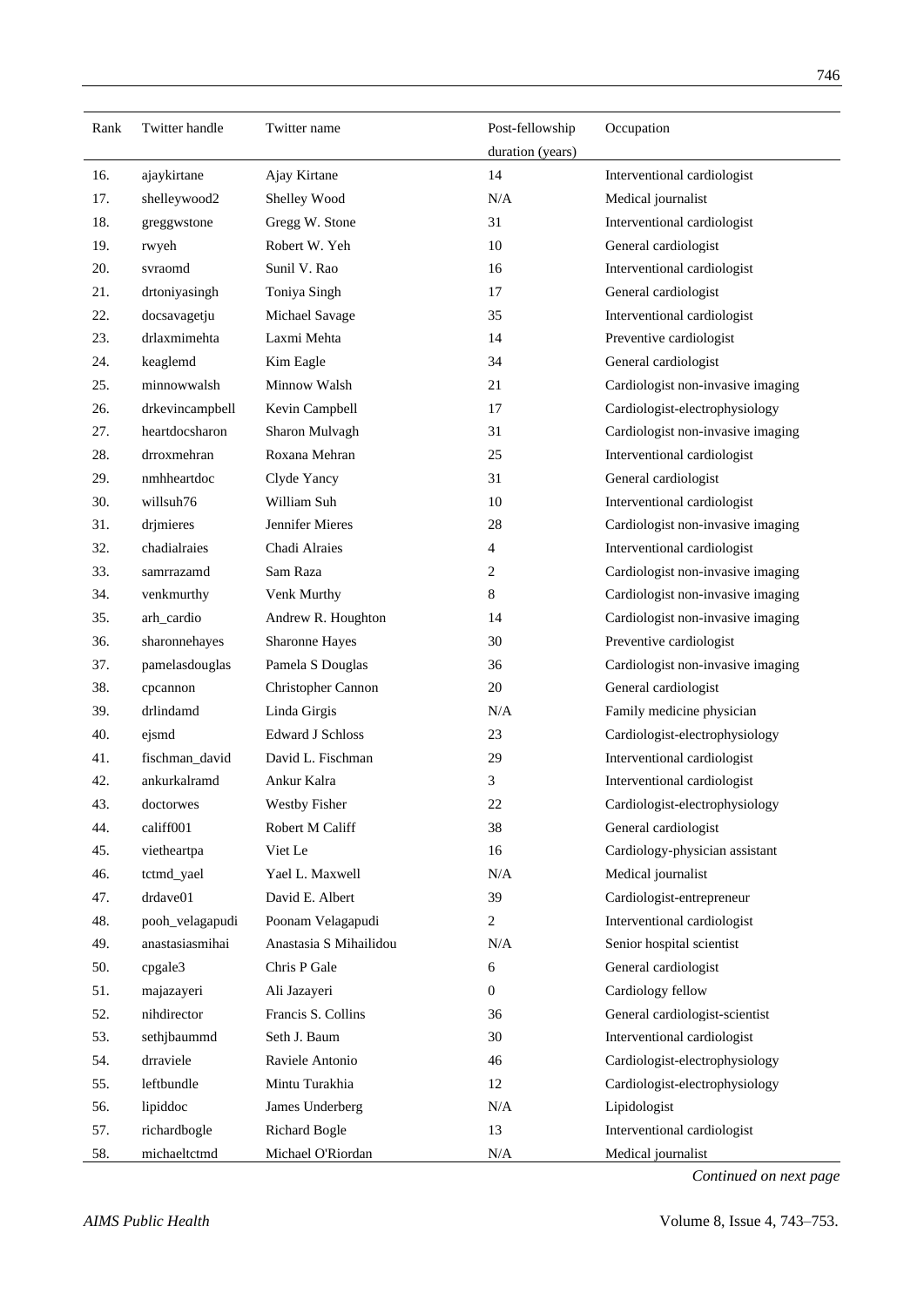| Rank | Twitter handle  | Twitter name                                | Post-fellowship  | Occupation                           |  |
|------|-----------------|---------------------------------------------|------------------|--------------------------------------|--|
|      |                 |                                             | duration (years) |                                      |  |
| 59.  | jgrapsa         | Julia Grapsa                                | 7                | Cardiologist non-invasive imaging    |  |
| 60.  | ethanjweiss     | Ethan Weiss                                 | 17               | Preventive cardiologist              |  |
| 61.  | neilflochmd     | Neil Floch                                  | N/A              | Bariatric surgery                    |  |
| 62.  | davidmaymd      | David May                                   | 32               | Interventional cardiologist          |  |
| 63.  | herbaronowmd    | Herb Aronow                                 | 17               | Interventional cardiologist          |  |
| 64.  | drryanpdaly     | Ryan P. Daly                                | 10               | Cardiologist non-invasive imaging    |  |
| 65.  | skathire        | Sek Kathiresan                              | 12               | Preventive cardiologist/entrepreneur |  |
| 66.  | cardiacconsult  | Jordan Safirstein                           | 12               | Interventional cardiologist          |  |
| 67.  | pnatarajanmd    | Pradeep Natarajan                           | 5                | Preventive cardiologist              |  |
| 68.  | debbemccall     | Debbe McCall                                | N/A              | Patient research/representative      |  |
| 69.  | davidlbrownmd   | <b>Clinically Conservative Cardiologist</b> | 27               | Interventional cardiologist          |  |
| 70.  | jjheart_doc     | James Januzzi                               | 20               | Cardiologist non-invasive imaging    |  |
| 71.  | onco_cardiology | Juan Lopez-Mattei                           | $\tau$           | Cardio-oncologist                    |  |
| 72.  | drjohndaymd     | John Day                                    | 20               | Cardiologist-electrophysiology       |  |
| 73.  | aalahmadmd      | Amin Al-Ahmad                               | 17               | Cardiologist-electrophysiology       |  |
| 74.  | toddneale       | <b>Todd Neale</b>                           | N/A              | Medical journalist                   |  |
| 75.  | josejgdnews     | Jose Juan Gomez                             | 25               | Cardiologist non-invasive imaging    |  |
| 76.  | jonhsumd        | Jonathan Hsu                                | $\tau$           | Cardiologist-electrophysiology       |  |
| 77.  | mkittlesonmd    | Michelle Kittleson                          | 15               | Heart transplant cardiologist        |  |
| 78.  | lisarosenbaum17 | Lisa Rosenbaum                              | 8                | Interventional cardiologist          |  |
| 79.  | toaster_pastry  | Wayne Whitwam                               | 14               | Cardiologist-electrophysiology       |  |
| 80.  | avolgman        | Annabelle Volgman                           | 30               | Cardiologist-electrophysiology       |  |
| 81.  | rblument1       | Roger Blumenthal                            | 28               | Preventive cardiologist              |  |
| 82.  | achoiheart      | Andrew D. Choi                              | 10               | Cardiologist non-invasive imaging    |  |
| 83.  | mgkatz036       | Michael Katz                                | 5                | Cardiologist-electrophysiology       |  |
| 84.  | prashsanders    | Prashanthan Sanders                         | 17               | Cardiologist-electrophysiology       |  |
| 85.  | bcostellomd     | Briana Costello                             | $\boldsymbol{0}$ | Interventional cardiologist          |  |
| 86.  | popmajeffrey    | Jeffrey Popma                               | 30               | Interventional cardiologist          |  |
| 87.  | adribaran       | Adrian Baranchuk                            | 23               | Cardiologist-electrophysiology       |  |
| 88.  | sandylewis      | Sandra Lewis                                | 37               | General cardiologist                 |  |
| 89.  | yadersandoval   | Yader Sandoval                              | 3                | Interventional cardiologist          |  |
| 90.  | drquinncapers4  | Quinn Capers                                | 21               | Interventional cardiologist          |  |
| 91.  | dramirkaki      | Amir Kaki                                   | 11               | Interventional cardiologist          |  |
| 92.  | jamesbeckerman  | James Beckerman                             | 14               | Genera cardiologist                  |  |
| 93.  | eirangorodeski  | Eiran Gorodeski                             | 11               | General cardiologist                 |  |
| 94.  | docstrom        | Jordan Strom                                | 3                | Cardiologist non-invasive imaging    |  |
| 95.  | dbelardomd      | Danielle Belardo                            | $\boldsymbol{0}$ | <b>Cardiology Fellow</b>             |  |
| 96.  | sergiopinski    | Sergio Pinski                               | 27               | Cardiologist-electrophysiology       |  |
| 97.  | arieblitzmd     | Arie Blitz                                  | N/A              | Cardiothoracic surgeon               |  |
| 98.  | ash71us         | Ashish Aneja                                | $\,8\,$          | General cardiologist                 |  |
| 99.  | tjaredbunch     | Thomas Jared Bunch                          | 12               | Cardiologist-electrophysiology       |  |
| 100. | rfredberg       | Rita Redberg                                | 32               | General cardiologist                 |  |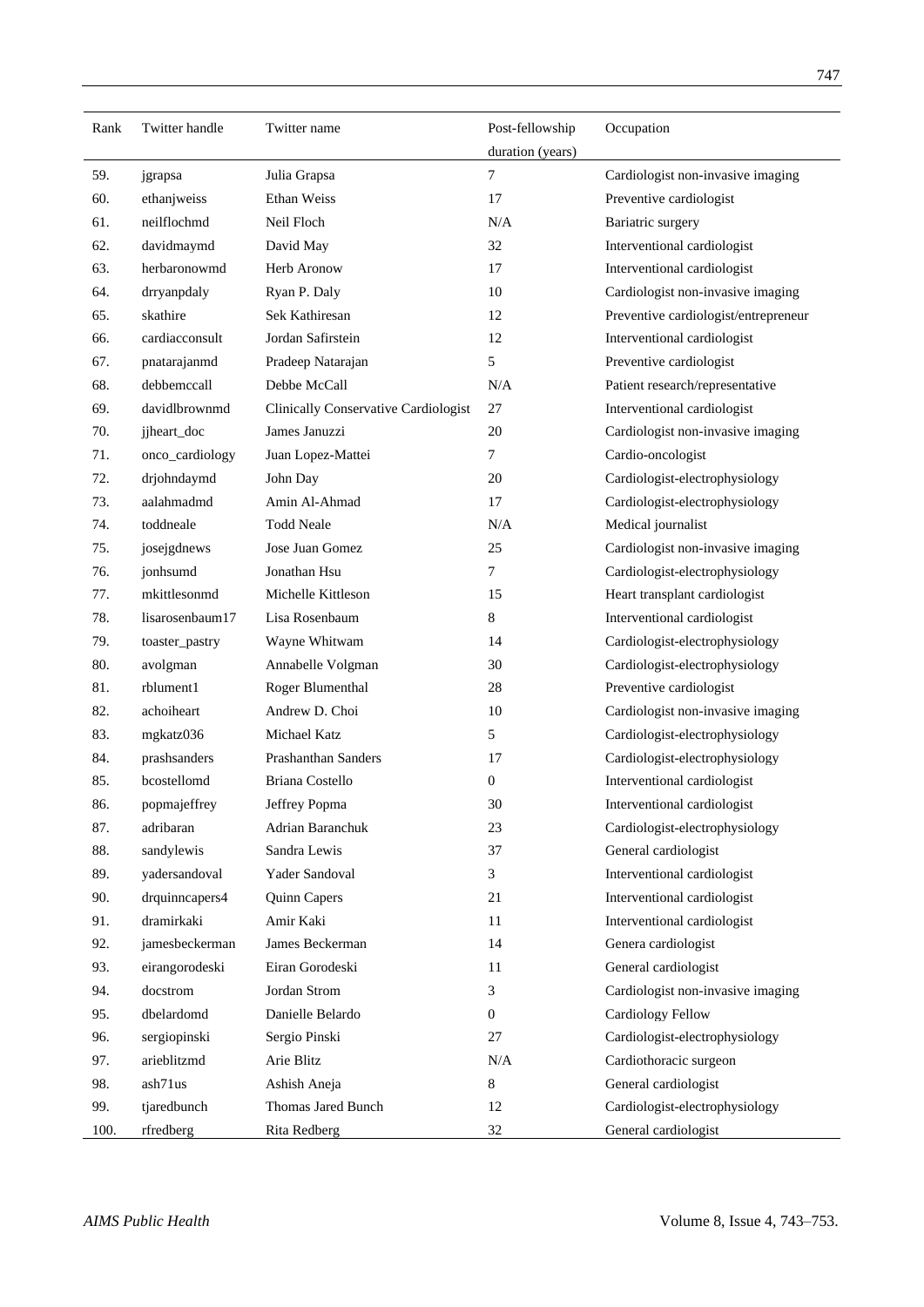

**Figure 1.** Percent distribution of the top influencers in the field of cardiology.

| Table 2. Practice location of the top 100 most influential individuals. |
|-------------------------------------------------------------------------|
|                                                                         |

| <b>United States</b> | Percentage | International  | Percentage |
|----------------------|------------|----------------|------------|
| Massachusetts        | 13.64%     | United Kingdom | 33.33%     |
| California           | 12.50%     | Canada         | 25.00%     |
| Texas                | 7.95%      | Switzerland    | 8.33%      |
| New York             | 7.95%      | South wales    | 8.33%      |
| Ohio                 | 6.82%      | Italy          | 8.33%      |
| New Jersey           | 4.55%      | Spain          | 8.33%      |
| Connecticut          | 3.41%      | Australia      | 8.33%      |
| <b>Baltimore</b>     | 3.41%      |                |            |
| North Carolina       | 3.41%      |                |            |
| Pennsylvania         | 3.41%      |                |            |
| Michigan             | 3.41%      |                |            |
| Illinois             | 3.41%      |                |            |
| Utah                 | 3.41%      |                |            |
| Kentucky             | 2.27%      |                |            |
| Missouri             | 2.27%      |                |            |
| Indiana              | 2.27%      |                |            |
| Minnesota            | 2.27%      |                |            |
| Kansas               | 2.27%      |                |            |
| Florida              | 2.27%      |                |            |
| Oregon               | 2.27%      |                |            |
| Arizona              | 1.14%      |                |            |
| Georgia              | 1.14%      |                |            |
| Nebraska             | 1.14%      |                |            |
| Rhode Island         | 1.14%      |                |            |
| Washington           | 1.14%      |                |            |
| Wisconsin            | 1.14%      |                |            |

Approximately 63/88 (72%) of the top influencers that were cardiologists were males and 25/88 (28%) were females. Of the 88 cardiologists, 87 were actively practicing. Of the practicing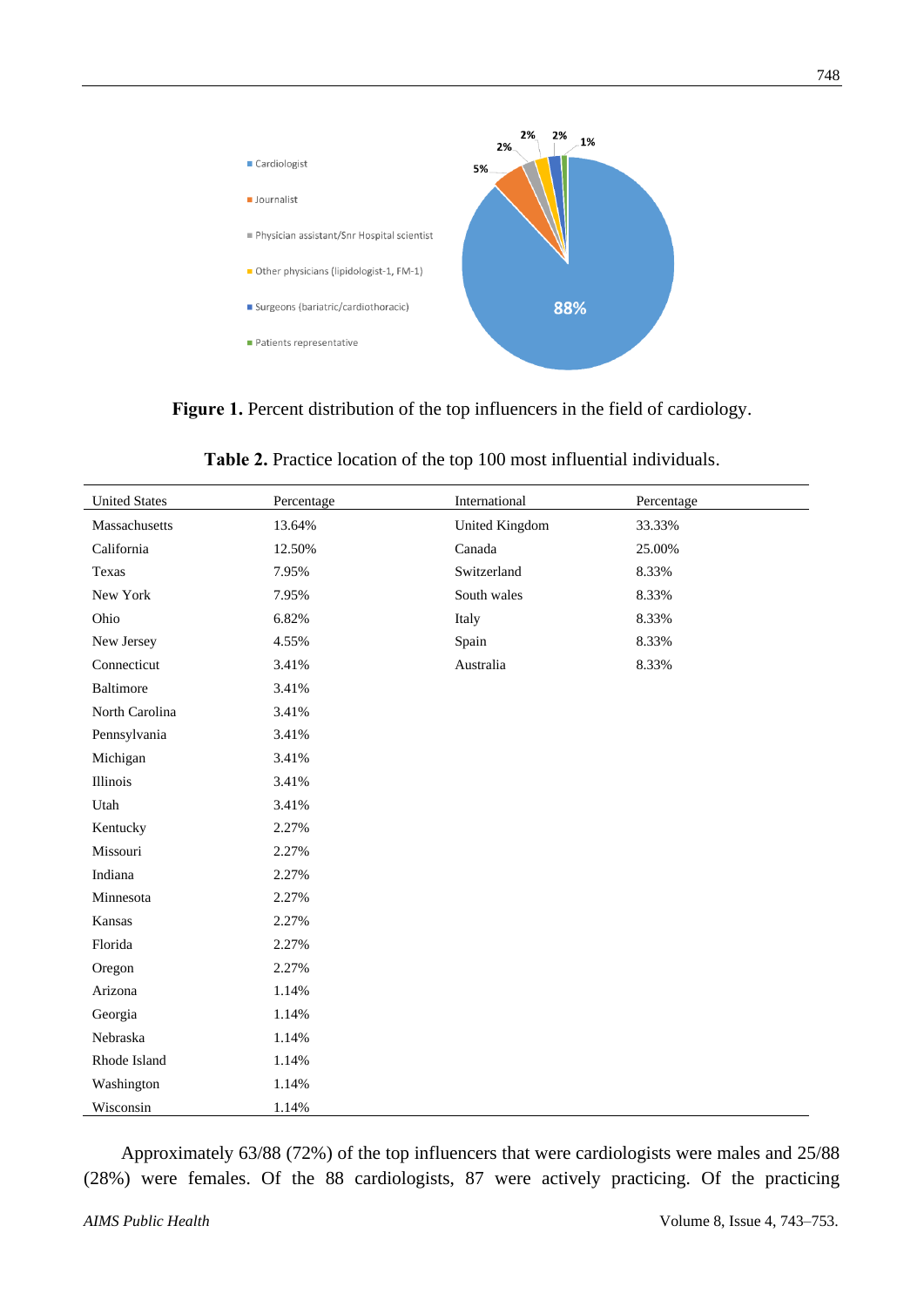cardiologists, about 50/87 (57%) of them worked primarily in an academic hospital setting, 33/87 (38%) in non-academic hospitals,  $2/87$  ( $2\%$ ) in both academic & private facilities,  $1/87$  ( $1\%$ ) in private hospitals alone, and 1/87 (1%) worked both in a non-academic hospital and as an entrepreneur. As shown in Figure 2, Twenty-seven (31%) of cardiologist influencers were focused in interventional cardiology, 20/88 (23%) in general cardiology, 15/88 (17%) in electrophysiology, 13/88 (15%) in cardiac non-invasive imaging and 9/88 (10%) in preventive cardiology.



**Figure 2.** Distribution of cardiologist by specialty.

The median and mean *h-index* of the top influencers who were cardiologists was 22 (interquartile range = 32.5) and 41.84  $\pm$  9.89 (mean  $\pm$  95% CI) respectively. There was a moderately positive correlation between their Twitter topic score and *h*-index,  $r = +0.32$  (*p*-value 0.002).

#### **4. Discussion**

The study aimed to assess the top individuals driving the discussions in cardiology on Twitter and to analyze if they were as influential in academia as they were on Twitter. We found out that the top 100 Twitter influencers were male cardiologists in the United States with 30% women, they work in academic hospitals and interventional cardiologists represent the largest proportion of cardiologists among the influencers. In addition, there was a moderately positive correlation between their academic and Twitter influence.

Most of the top 100 cardiology Twitter influencers were US cardiologists. This made up about 85% of the total population studied. They also practice mostly in academic institutions. These individuals are currently influencing the engagements in the field of cardiology on Twitter, and it is consistent with findings from other studies. These other studies evaluated the top influencers in other medical fields on Twitter and found them to be experts in these fields [12,13]. This is important given that people are more likely to engage a post on Twitter when experts lead the discussion [14]. However, this may not be enough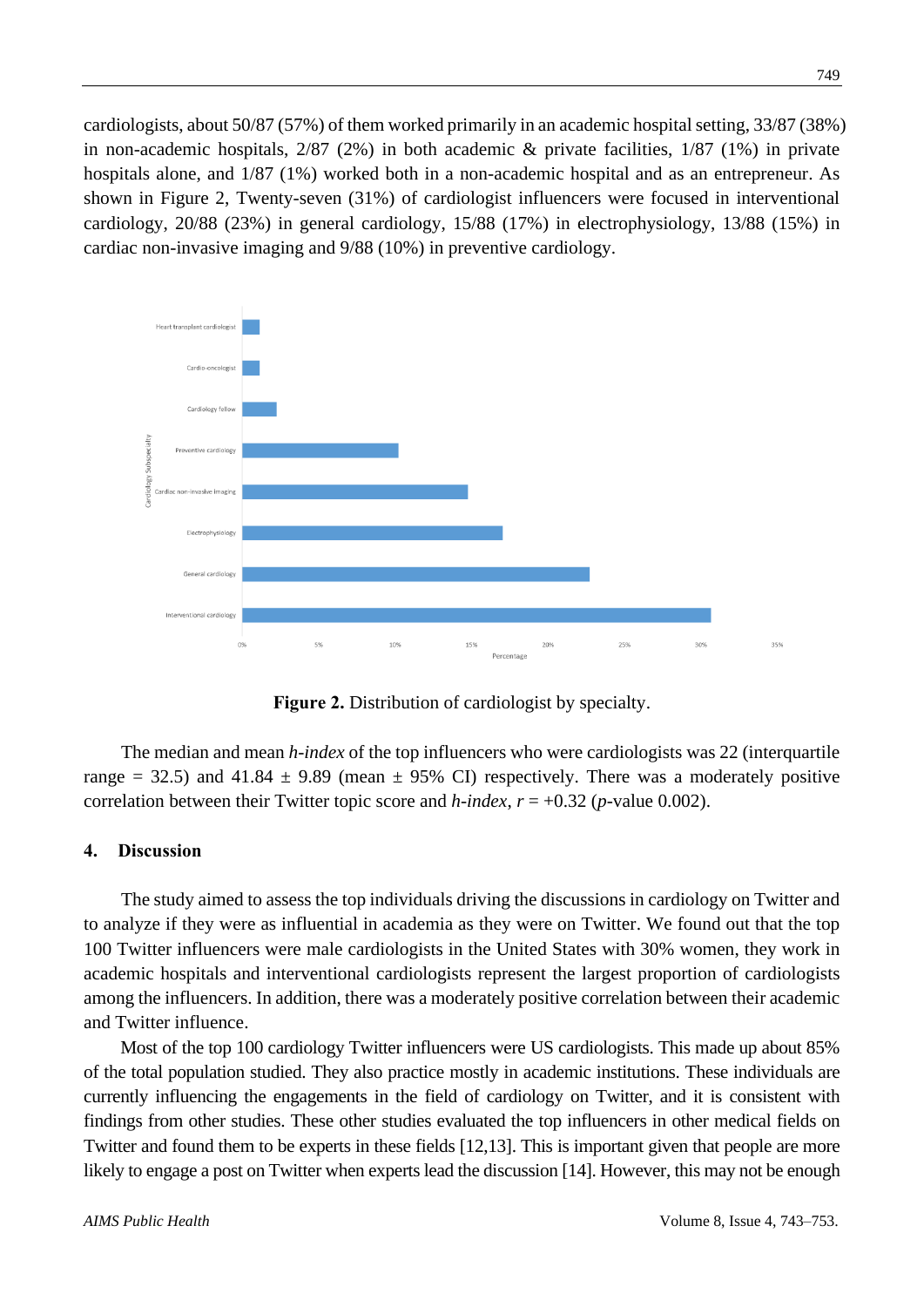to prevent the dissemination of false information which leads to public mistrust [14,15], as among the top 100, 12% were non-cardiologists and may be considered as non-experts.

We also found out that among the influencers that were cardiologists, 2 out of 3 were males. This mostly can be attributed to the small percentage of women who are currently cardiologists [16]. A recent study reported that despite the high percentage of female internal medicine residents, only about 13% of cardiologists are women [17]. Although it is not surprising that females are a minority, with 1 in 3 cardiology influencers being females, it however shows a larger representation of female cardiologists on Twitter which doubles the current trend in the US. There also seems to be a flattening of the hierarchy with a mix of early career (e.g., Briana Costello, Sam Raza), mid-career (e.g., William Suh, Andrew R. Houghton) and advanced stage career (e.g., Michael Gibson, Martha Gulati) professionals being among the top influencers. A positive finding given the criticism the historical hierarchy in medicine has received in recent years [18].

With regards to their location, only a few cardiologists outside the US were part of the top 100 cardiology influencers. This may be attributed to reports of anti-social media policies in some European countries [19] and the resultant low adoption rates of social media platforms [20,21]. This may account for why fewer cardiologists outside the US are currently in the top 100 influencers on Twitter. Nevertheless, findings of the massive use of Twitter during European conferences to share impressions have been reported [22,23]. In addition, Twitter has been reported as a source of data in the research of noncommunicable diseases in European studies [24]. These reports are inconsistent with the reported anti-social media policies outside the US and there may be other reasons behind these findings.

In addition, we found out that most of the top cardiologist influencers practice in academic hospitals. Studies have shown a high research output from cardiologists who practice in this setting as compared to those who practice in non-academic settings [25]. This is due to the heavy emphasis on research in academic hospitals as compared to non-academic hospitals. These cardiologists have also been found to be more likely to tweet about conferences, research activities, and meetings they attend [26] as compared to those in non-academic settings.

With regards to the overall academic influence, the median *h-index* of the top cardiologist influencers (median *h-index,* 22) found in our study was higher than that of the orthopedic (median *h-index,* 7) and plastic surgeons(median *h-index*, 5) in studies done in 2018 and 2019 respectively [12,13]. In a comparison of the median *h-index* and their Twitter influence, there was a moderately positive correlation between the two. The moderate positive relationship implies that not only are these top influential cardiologists more active in research as compared to other specialties, they are also almost as influential on Twitter as they are in academia. The most active influential cardiologists may be tweeting more about breakthroughs in cardiovascular research [27]. This is relevant as social media has become a tool to reach millions of people and gather data, and as such, physicians need to be conversant and active in its use. Twitter is a tool to promote and direct attention to specific research topics [28] and was found to be an effective way to increase citations of a publication, influencing the *h-index* of an author [29].

This study has a few strengths. First, the large sample size of this study allowed for adequate characterization of the influencers. Second, we used the Right Relevance API which has successfully been used to mine data from Twitter for other studies. Third, the academic influence was computed using the *h-index*, a scoring system that shows a high correlation with other variants [30]. Despite the strengths of this study, it has some limitations worthy of note. First, the data was made of incomplete Twitter profiles that had to be completed using sources such as Doximity and LinkedIn. Second, a different API using another algorithm may generate a data set entirely different from this data set.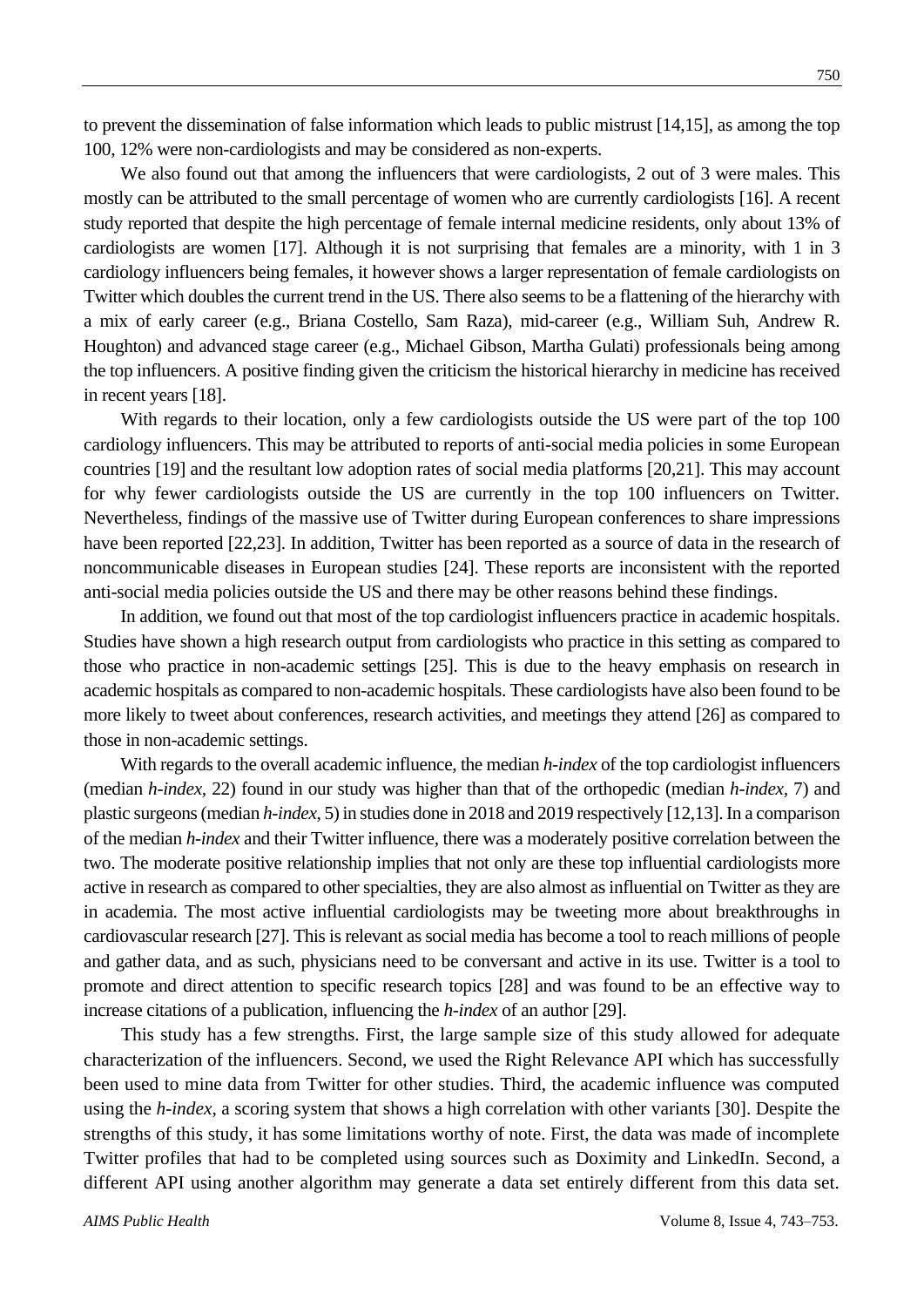Third, there are other social media platforms apart from Twitter where other cardiologists may be more active such as Facebook and Instagram. Lastly, the h-index pays attention only to h-core papers, ignores most papers with a low citation frequency, and lacks sensitivity to highly cited papers.

In conclusion, our study showed that when examining the influential voices in cardiology on Twitter, there is a broad range of sub-specialties represented, with interventional cardiologists being the most prominent. There was a geographical diversity as well as a flattening of the hierarch, with a mix of early career (e.g., Briana Costello, Sam Raza), mid-career (e.g., William Suh, Andrew R. Houghton) and advanced stage career (e.g., Michael Gibson, Martha Gulati) professionals. Thirty percent were women, which more than doubles the number of women estimated to be practicing cardiovascular medicine. This reflects the challenges that remains in closing the gender gap between men and women as influencers in cardiovascular medicine. These influencers were as influential in the academia as they are on Twitter. Future studies should exam the contents of the posts made by these influencers and also consider other indexes of academic influence like g-index, AR-index, p-index, and integrated impact indicator or academic trace as they relate to social media influence.

#### **Conflict of interest**

The authors have no conflict of interest to declare.

#### **References**

- 1. Lokot T, Diakopoulos N (2016) News Bots: Automating news and information dissemination on Twitter. *Digit Journal* 4: 682–699.
- 2. Arora A, Bansal S, Kandpal C, et al. (2019) Measuring social media influencer index- insights from facebook, Twitter and Instagram. *J Retail Consum Serv* 49: 86–101.
- 3. Lou C, Yuan S (2019) Influencer Marketing: How Message Value and Credibility Affect Consumer Trust of Branded Content on Social Media. *J Interact Advert* 19: 58–73.
- 4. Featherstone JD, Ruiz JB, Barnett GA, et al. (2020) Exploring childhood vaccination themes and public opinions on Twitter: A semantic network analysis. *Telemat Inform* 54: 101474.
- 5. McNeill A, Harris PR, Briggs P (2016) Twitter influence on UK vaccination and antiviral uptake during the 2009 H1N1 pandemic. *Front Public Health* 4: 26.
- 6. Borgmann H, Loeb S, Salem J, et al. (2016) Activity, content, contributors, and influencers of the twitter discussion on urologic oncology. *Urol Oncol* 34: 377–383.
- 7. Waszak PM, Kasprzycka-Waszak W, Kubanek A (2018) The spread of medical fake news in social media – The pilot quantitative study. *Health Policy Technol* 7: 115–118.
- 8. Yusuf S, Rangarajan S, Teo K, et al. (2014) Cardiovascular Risk and Events in 17 Low-, Middle-, and High-Income Countries. *N Engl J Med* 371: 818–827.
- 9. Xu WW, Chiu IH, Chen Y, et al. (2015) Twitter hashtags for health: applying network and content analyses to understand the health knowledge sharing in a Twitter-based community of practice. *Qual Quant* 49: 1361–1380.
- 10. Park H, Reber BH, Chon MG (2016) Tweeting as Health Communication: Health Organizations' Use of Twitter for Health Promotion and Public Engagement. *J Health Commun* 21: 188–198.
- 11. Bornmann L, Daniel HD (2005) Does the h-index for ranking of scientists really work? *Scientometrics* 65: 391–392.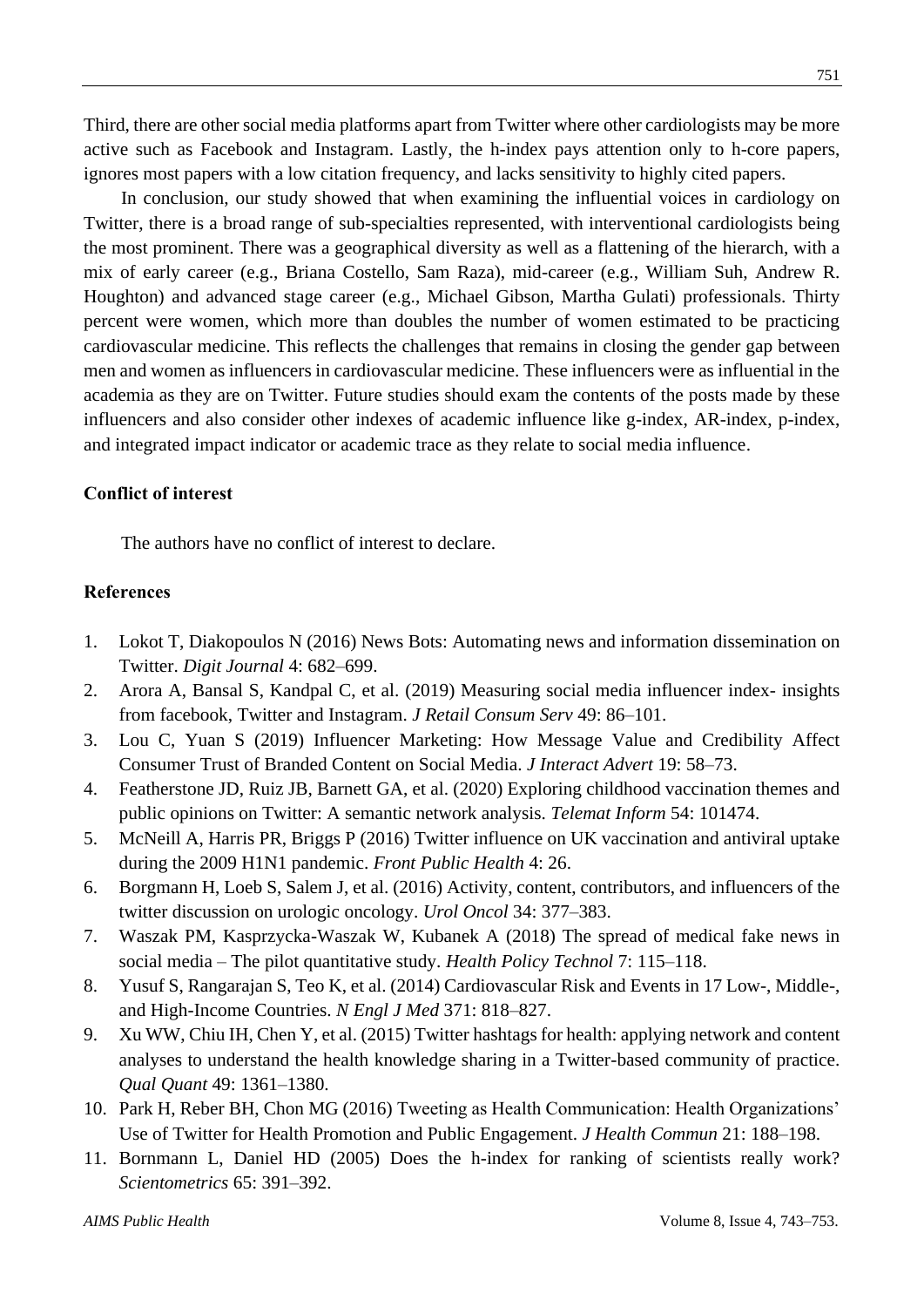- 12. Chandawarkar AA, Gould DJ, Grant Stevens W (2018) The Top 100 Social Media Influencers in Plastic Surgery on Twitter: Who Should You Be Following? *Aesthet Surg J* 38: 913–917.
- 13. Varady NH, Chandawarkar AA, Kernkamp WA, et al. (2019) Who should you be following? The top 100 social media influencers in orthopaedic surgery. *World J Orthop* 10: 327–338.
- 14. Pulido CM, Villarejo-Carballido B, Redondo-Sama G, et al. (2020) COVID-19 infodemic: More retweets for science-based information on coronavirus than for false information. *Int Sociol* 35: 377–392.
- 15. Chou WYS, Oh A, Klein WMP (2018) Addressing Health-Related Misinformation on Social Media. *JAMA* 320: 2417–2418.
- 16. Mehta LS, Fisher K, Rzeszut AK, et al. (2019) Current Demographic Status of Cardiologists in the United States. *JAMA Cardiol* 4: 1029–1033.
- 17. Mehta LS, Fisher K, Rzeszut AK, et al. (2019) Current Demographic Status of Cardiologists in the United States. *JAMA Cardiol* 4: 1029–1033.
- 18. Panhwar MS, Kalra A (2019) Breaking Down the Hierarchy of Medicine. *Eur Heart J* 40: 1482–1483.
- 19. Aaltonen S, Kakderi C, Hausmann V, et al. (2013) Social media in Europe: Lessons from an online survey. In: *Proceedings of the 18th UKAIS Conference*. Available from: http://usir.salford.ac.uk/id/eprint/28500/.
- 20. Java A, Song X, Finin T, et al. (2007) Why we twitter: understanding microblogging usage and communities. In: *Proceedings of the 9th WebKDD and 1st SNA-KDD 2007 Workshop on Web Mining and Social Network Analysis - WebKDD/SNA-KDD '07*. ACM Press, 56–65.
- 21. Moreno A, Navarro C, Tench R, et al. (2015) Does social media usage matter? An analysis of online practices and digital media perceptions of communication practitioners in Europe. *Public Relat Rev* 41: 242–253.
- 22. Bert F, Zeegers Paget D, Scaioli G (2016) A social way to experience a scientific event: Twitter use at the 7th European Public Health Conference. *Scand J Public Health* 44: 130–133.
- 23. Hudson S, Mackenzie G (2019) 'Not your daughter's Facebook': Twitter use at the European Society of Cardiology Conference 2018. *Heart* 105: 169–170.
- 24. Uhl A, Kolleck N, Schiebel E (2017) Twitter data analysis as contribution to strategic foresight-The case of the EU Research Project "Foresight and Modelling for European Health Policy and Regulations" (FRESHER). *Eur J Futur Res* 5: 1.
- 25. Kapoor R, Sachdeva S, Zacks JS (2015) An Analysis of Global Research Trends in Cardiology Over the Last two Decades. *J Clin Diagn Res JCDR* 9: OC06–OC09.
- 26. Tanoue MT, Chatterjee D, Nguyen HL, et al. (2018) Tweeting the Meeting: Rapid Growth in the Use of Social Media at Major Cardiovascular Scientific Sessions from 2014–2016. *Circ Cardiovasc Qual Outcomes* 11: e005018.
- 27. Tanoue M, Nguyen H, Sekimura T, et al. (2018) To Tweet or Not to Tweet: Rapid Growth in the Use of Social Media at Major Cardiovascular Meetings. *J Am Coll Cardiol* 71: A2633. d
- 28. Lee G, Choi AD, Michos ED (2019) Social Media as a Means to Disseminate and Advocate Cardiovascular Research: Why, How, and Best Practices. *Curr Cardiol Rev* 15.
- 29. Ladeiras-Lopes R, Clarke S, Vidal-Perez R, et al. (2020) Twitter promotion predicts citation rates of cardiovascular articles: a preliminary analysis from the ESC Journals Randomized Study. *Eur Heart J* 41: 3222–3225.